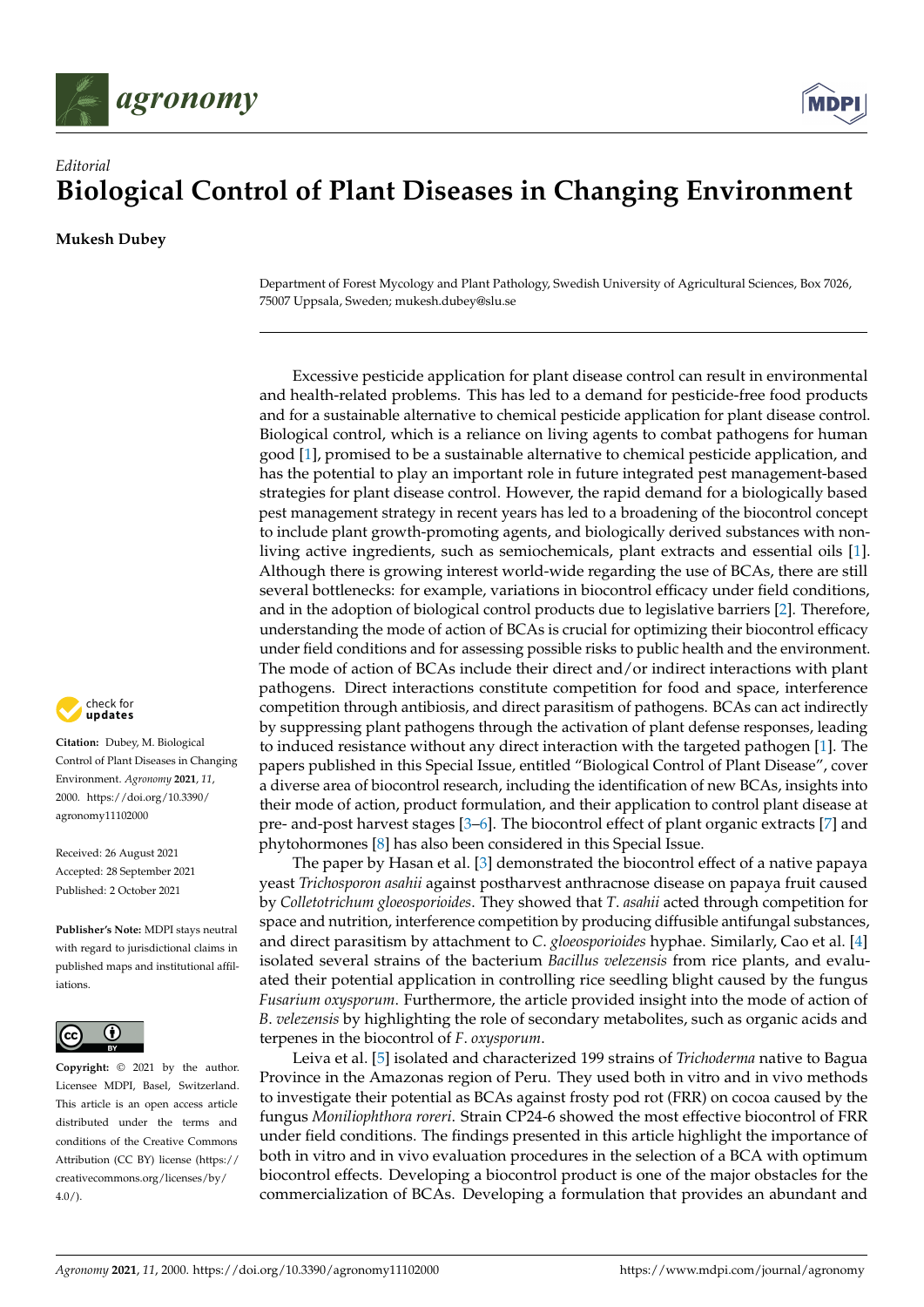effective form of the BCA with a long shelf-life is the primary step in biocontrol product development. Naeimi et al. [\[6\]](#page-1-3) used a low-cost solid-state fermentation process, and screened 13 inexpensive and locally available substrates to develop *Trichoderma harzianum*based biocontrol products. They found that the production and shelf-life of *T. harzianum* colony-forming units was higher on five substrates (i.e., broom sorghum grain, rice husk, rice straw, sugar beet pulp, and cow dung). In addition, *T. harzianum* produced on these five substrates significantly reduced the sheath blight caused by *Rhizoctonia solani* and, thus, were suggested it for use in the large-scale production of a *T. harzianum*-based biocontrol product.

Morales-Ubaldo and co-authors [\[7\]](#page-2-0) used organic extracts from *Larrea tridentata*, a wellknown plant in Mexican and American traditional medicine, to investigate its antibacterial activity against several plant pathogenic bacteria. *L. tridentata* organic extracts showed a bactericidal effect against *Clavibacter michiganensis* subsp. *michiganensis*, *Pseudomonas syringae*, and *Xanthomonas campestris*. Kim et al. [\[8\]](#page-2-1) investigated whether exogenously applying wheat with phytohormones salicylic acid (SA) or jasmonic acid (JA) affected the resistance of common wheat to leaf rust caused by *Puccinia triticina*. The application of SA or JA induces different defense response mechanisms in wheat. The expression of chitinase-related genes was increased in SA-treated wheat leaves, while the expression of peroxidase-related genes was higher in JA-treated wheat leaves. Furthermore, metabolomics analysis revealed the induction of the phenylalanine pathway by SA, while levels of primary metabolites, including amino acids such as glutamate, alanine, and aspartate, were induced in wheat leaves by JA treatment.

Overall, this Special Issue showcases a broad range of articles from different parts of the world, illustrating the growing interest in the use of biocontrol as a solution for plant disease control. These articles make a significant contribution to biocontrol research and highlight the importance of using native strains in biocontrol applications.

**Funding:** This research was supported by SLU Centre for Biological Control (CBC) at the Swedish University of Agricultural Sciences.

**Institutional Review Board Statement:** Not applicable.

**Informed Consent Statement:** Not applicable.

**Acknowledgments:** As guest editor, I would like to thank all the authors who contributed to this Special Issue. I would also like to thank the reviewers.

**Conflicts of Interest:** The author declares no conflict of interest.

## **References**

- <span id="page-1-0"></span>1. Stenberg, J.; Sundh, I.; Becher, P.G.; Björkman, C.; Dubey, M.; Egan, P.A.; Friberg, H.; Gil, J.F.; Jensen, D.F.; Jonsson, M.; et al. When is it biological control? A framework of definitions, mechanisms, and classifications. *J. Pest Sci.* **2021**, *94*, 665–676. [\[CrossRef\]](http://doi.org/10.1007/s10340-021-01354-7)
- <span id="page-1-1"></span>2. Brodeur, J.; Abram, P.K.; Heimpel, G.E.; Messing, R.H. Trends in biological control: Public interest, international networking and research direction. *BioControl* **2018**, *63*, 11–26. [\[CrossRef\]](http://doi.org/10.1007/s10526-017-9850-8)
- <span id="page-1-2"></span>3. Hassan, H.; Mohamed, M.T.M.; Yusoff, S.F.; Hata, E.M.; Tajidin, N.E. Selecting Antagonistic Yeast for Postharvest Biocontrol of *Colletotrichum gloeosporioides* in Papaya Fruit and Possible Mechanisms Involved. *Agronomy* **2021**, *11*, 760. [\[CrossRef\]](http://doi.org/10.3390/agronomy11040760)
- <span id="page-1-4"></span>4. Cao, Y.; Ding, W.; Liu, C. Unraveling the Metabolite Signature of Endophytic *Bacillus velezensis* Strain Showing Defense Response towards *Fusarium oxysporum*. *Agronomy* **2021**, *11*, 683. [\[CrossRef\]](http://doi.org/10.3390/agronomy11040683)
- <span id="page-1-5"></span>5. Leiva, S.; Oliva, M.; Hernández, E.; Chuquibala, B.; Rubio, K.; García, F.; Torres de la Cruz, M. Assessment of the Potential of *Trichoderma* spp. Strains Native to Bagua (Amazonas, Peru) in the Biocontrol of Frosty Pod Rot (*Moniliophthora roreri*). *Agronomy* **2020**, *10*, 1376. [\[CrossRef\]](http://doi.org/10.3390/agronomy10091376)
- <span id="page-1-3"></span>6. Naeimi, S.; Khosravi, V.; Varga, A.; Vágvölgyi, C.; Kredics, L. Screening of Organic Substrates for Solid-State Fermentation, Viability and Bioefficacy of *Trichoderma harzianum* AS12-2, a Biocontrol Strain Against Rice Sheath Blight Disease. *Agronomy* **2020**, *10*, 1258. [\[CrossRef\]](http://doi.org/10.3390/agronomy10091258)